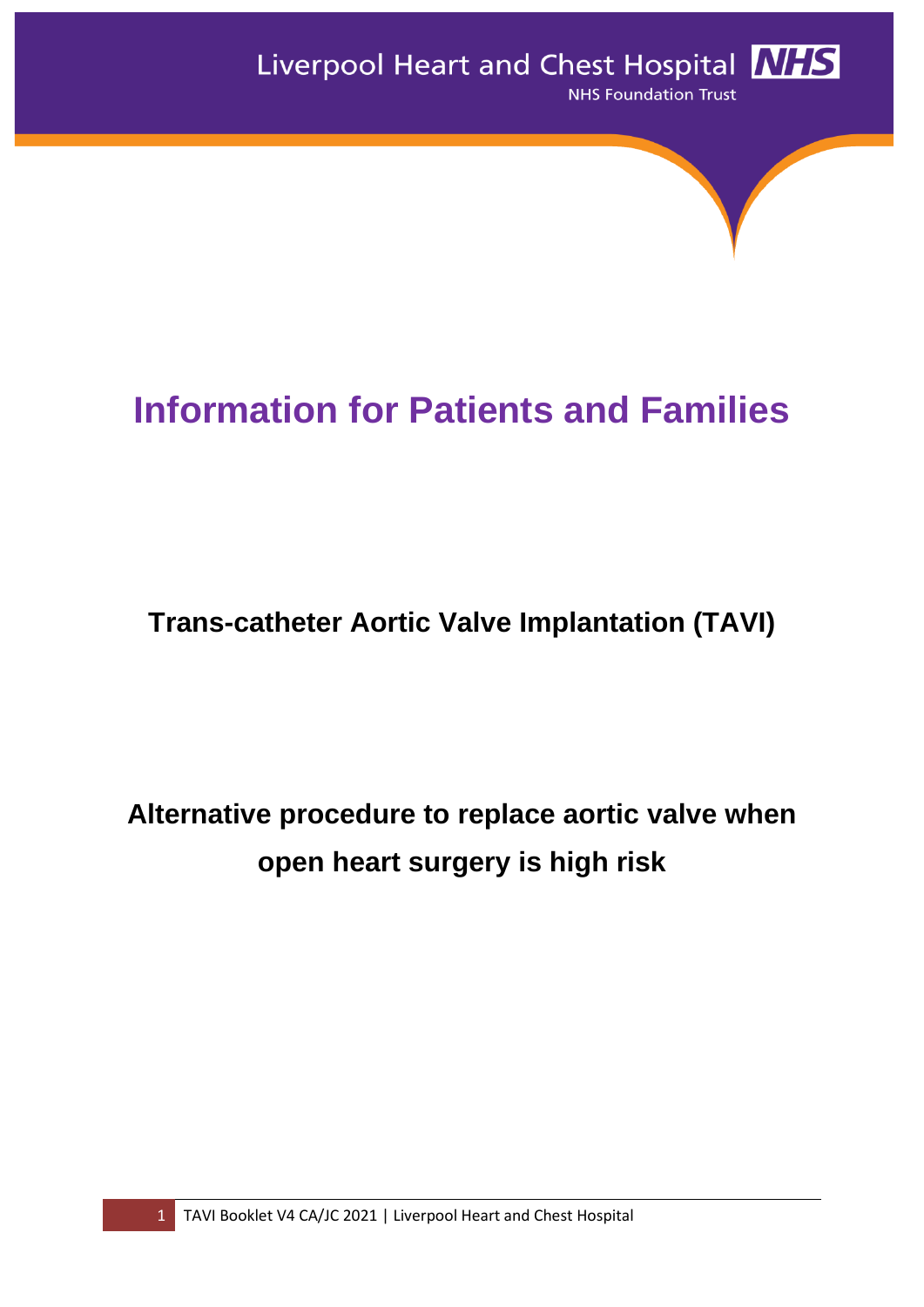## **Contents**

## <span id="page-1-0"></span>**Introduction**

This information booklet has been prepared for you and your family to understand more about the operation that is planned for you. It will give you general information about what to expect before coming into Liverpool Heart and Chest Hospital from your admission to discharge home or to another care setting. It will also give you information about what to expect when you go home and your recovery.

The Liverpool Heart and Chest Hospital is committed to providing patients and their families with an exceptional care experience. Patient and family centred care is at the heart of what we do. You may wish to involve your family members or carers in your care to assist and support you whilst in hospital. With your permission we are happy to share information about your care and condition with your family members. Please tell us with whom and how much information you would like us to share. Your experience is very important to us.

If you, your family or carers, have any concerns during your admission, it is important that you let us know immediately, at the time that they occur, in order for us to put things right.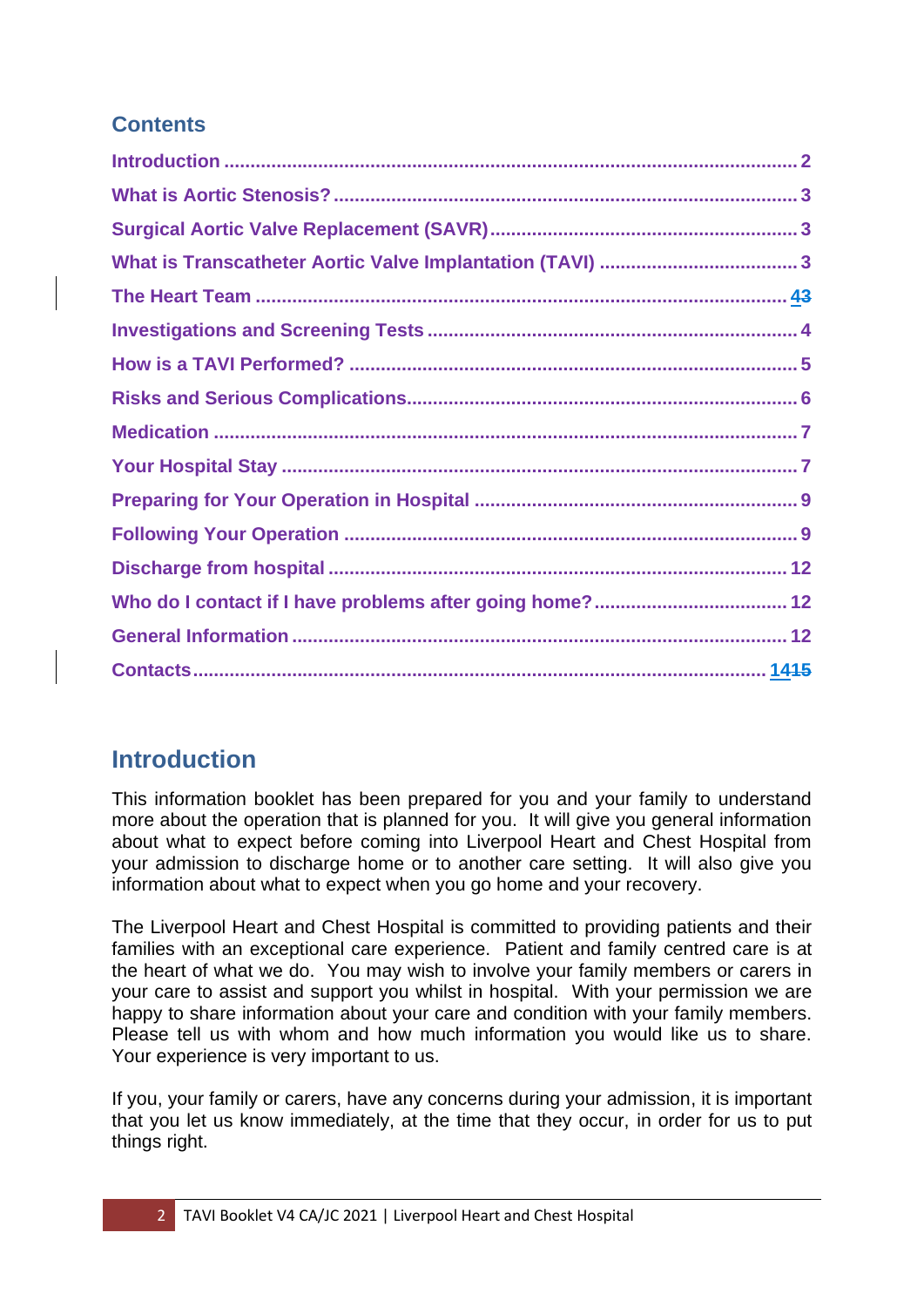The Liverpool Heart and Chest Hospital operates a no-smoking site. Please refrain from smoking in the hospital grounds

## <span id="page-2-0"></span>**What is Aortic Stenosis?**

Aortic stenosis (AS) is a condition where the aortic valve in the heart develops a narrowing. When the narrowing becomes severe it may cause symptoms such as breathlessness, chest pain or fainting and result in a reduced life expectancy. The only way to relieve your symptoms, improve your quality of life and potentially increase your life expectancy is to replace your aortic valve.



## <span id="page-2-1"></span>**Surgical Aortic Valve Replacement (SAVR)**

A surgical aortic valve replacement (SAVR) is the traditional method of treating severe AS. It is performed by a specialist heart surgeon and involves a long incision down the breast-bone (sternotomy) and the use of a machine during surgery to perform the pumping function of the heart and lungs known as cardio-pulmonary bypass. In some patients the risk of developing serious complications, including death after open-heart surgery is felt to be very high. In these instances transcatheter aortic valve implantation (TAVI) may be considered.

## **What is a Trans-catheter Aortic Valve Implantation (TAVI)?**

Trans-catheter aortic valve implantation is commonly known as TAVI and is an alternative procedure for replacing a diseased aortic valve in patients who are considered high risk to undergo SAVR. In the last 10 years, over 150,000 patients worldwide have had this procedure and there is strong evidence to show that the results for these patients are comparable to those who have undergone SAVR up to 5 years. One year following TAVI, approximately eight out of ten patients have recovered from the procedure with improved symptoms and quality of life.

There is now evidence that TAVI is suitable for patients at intermediate risk for surgery, and can also be considered in selected low risk patients.

For most patients this procedure is performed under local anaesthetic (LA) not general anaesthetic (GA).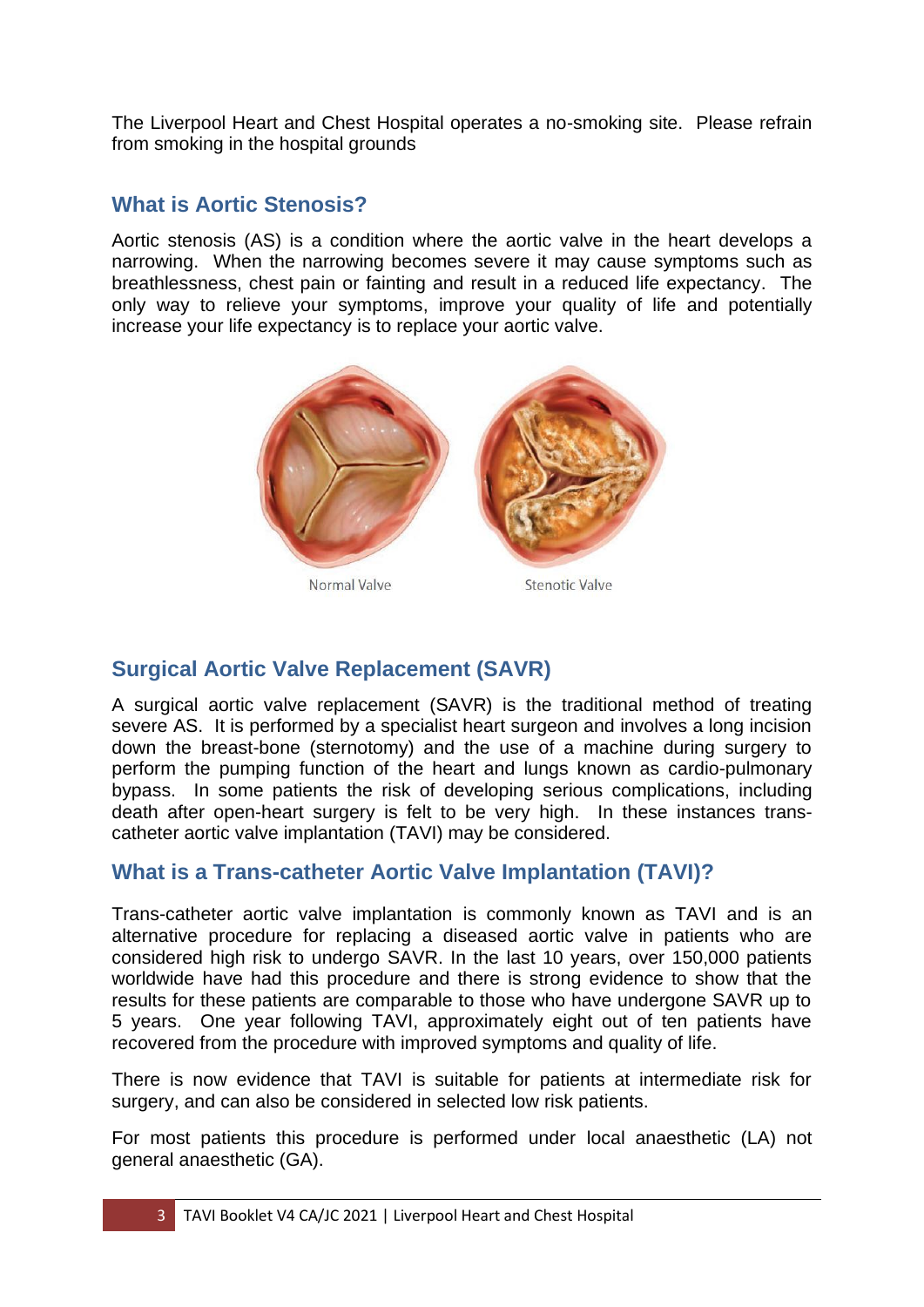### <span id="page-3-0"></span>**The Heart Team**

The specialist doctors and surgeons involved in TAVI at Liverpool Heart & Chest NHS Foundation Hospital Trust, have all undergone specific advanced training. They work together to determine whether the TAVI procedure is technically feasible and is likely to be successful in improving your health.

If you have been informed that you are being considered for a TAVI, you will need to have a number of investigations performed before the heart team can make a decision. It is important to note that at this stage you are only being considered if you are suitable for the surgery. Once these investigations are all complete your consultant will then discuss your case in a meeting with the TAVI multi-disciplinary heart team (MDT). The heart team includes cardiologists, cardiac surgeons, cardiac anaesthetists and experts in cardiac imaging. The specialists discuss each patient's individual case and assess their potential benefit versus the level of risk. A final decision is made by the heart team as to whether TAVI, SAVR or medical therapy is recommended. Once a final decision is made, you will be informed of the outcome.

If a decision has been made for TAVI or SAVR then you will be provided with a date for your procedure.

The TAVI assessment process is complex and can last several months. This is because patients require a number of investigations so that all the necessary information is available prior to their case being discussed at the MDT meeting in order for the heart team to make the right decision. The team understand that it is a difficult and stressful time for you and your family waiting for this and will try to keep you informed as much as possible.

**It is important to note that you are only accepted for TAVI after all the investigations are complete, you have been reviewed, and the MDT has made the decision. It is only at this stage that you will be placed on the waiting list for a date. Prior to this you are still under consideration for the procedure.**

#### <span id="page-3-1"></span>**Investigations and Screening Tests**

Listed below are the tests that may be required before you are considered for a TAVI procedure. Please note that not all patients require all of these investigations:

- A physical examination
- An electrical trace of your heart known as an ECG

• A Cardiac CT – to investigate the suitability of being able to deliver a suitable sized valve into the heart. This involves the administration of a dye through a cannula (drip) and the taking of non-invasive x-ray images.

- Blood tests and pulmonary function tests (breathing tests)
- Trans-thoracic echocardiogram An investigation when an ultrasound probe and gel is placed on the chest to obtain detailed images of the heart.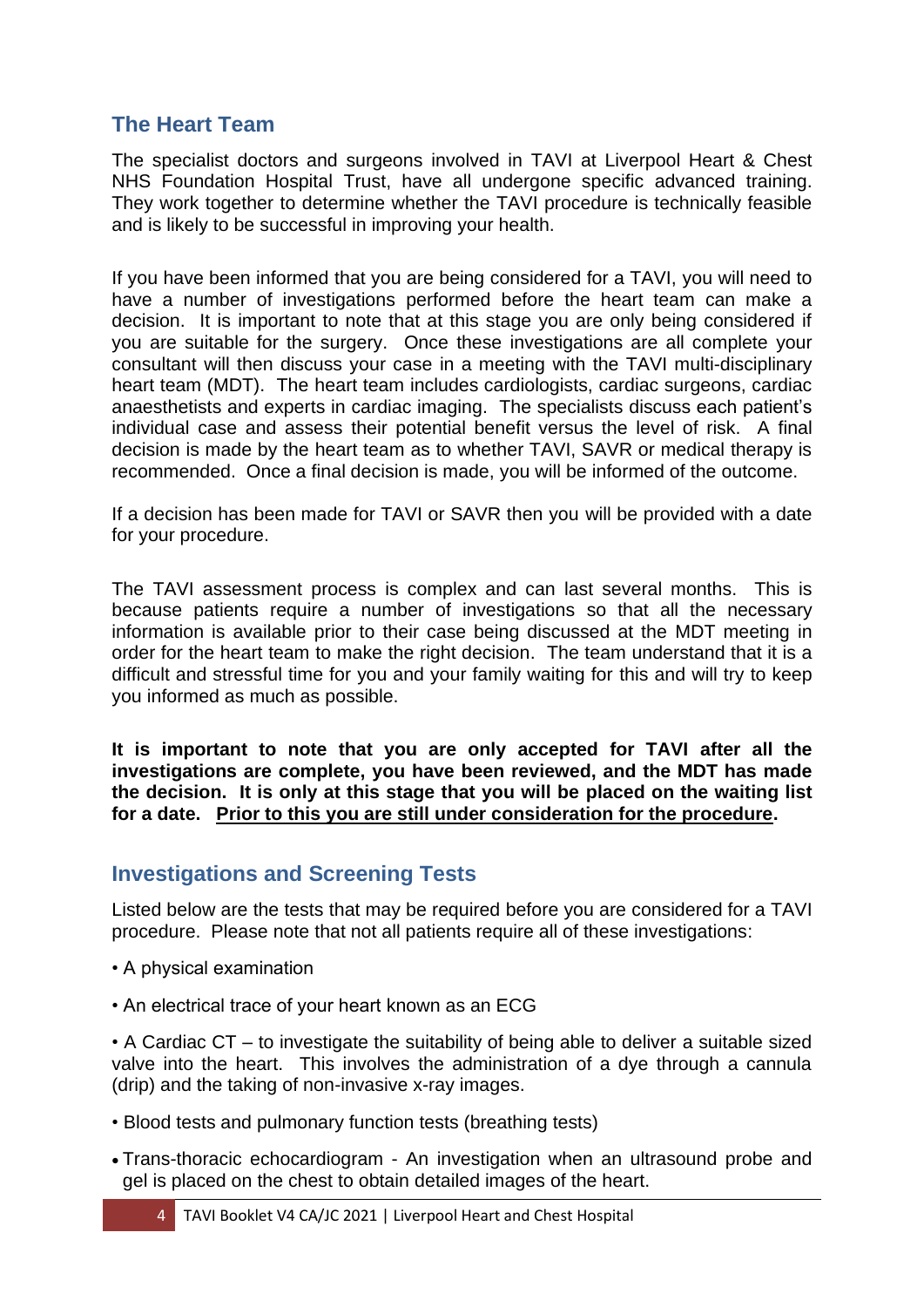• A CXR

• A Trans-oesophageal echocardiogram (commonly known as a TOE) - This is required if clearer pictures are needed and involves the patient swallowing the probe under sedation.

**•** A coronary angiogram - An investigation to assess the coronary arteries in the heart. This is a day case procedure and can be done via an artery in your wrist or groin and involves passing a small tube known as a catheter into an artery to assess your blood vessels.

## <span id="page-4-0"></span>**How is a TAVI Performed?**

There are two approaches that are used for TAVI (Transfemoral and Transapical) and your consultant will discuss these with you and advise you which is the most suitable for you and the reasons for their decision.

The TAVI procedure usually involves the following:

- A catheter (plastic tube) will be inserted from your groin or the wrist into the main blood vessel leading to the aorta which is the main blood vessel to allow imaging of your aortic valve.
- A temporary pacemaker lead may be inserted to manage your heart rate and rhythm.
- The new aortic valve (TAVI device) is put into position by using a special catheter inserted via your groin into a large blood vessel known as the femoral artery. This is known as the **trans-femoral approach (TF)**. A transfemoral approach is performed under local anaesthetic in a catheter laboratory (cath lab) and is used for the majority of patients.
- Or, if the catheter is inserted via a small incision in the left side of the chest, this is known as the **trans-apical approach (TA).** The trans-apical approach requires a general anaesthetic and is undertaken in a theatre.
- The delivery catheter allows the TAVI device to be placed across your narrowed valve to fix the narrowing caused by aortic stenosis. The delivery catheter is then removed leaving the new TAVI valve to function.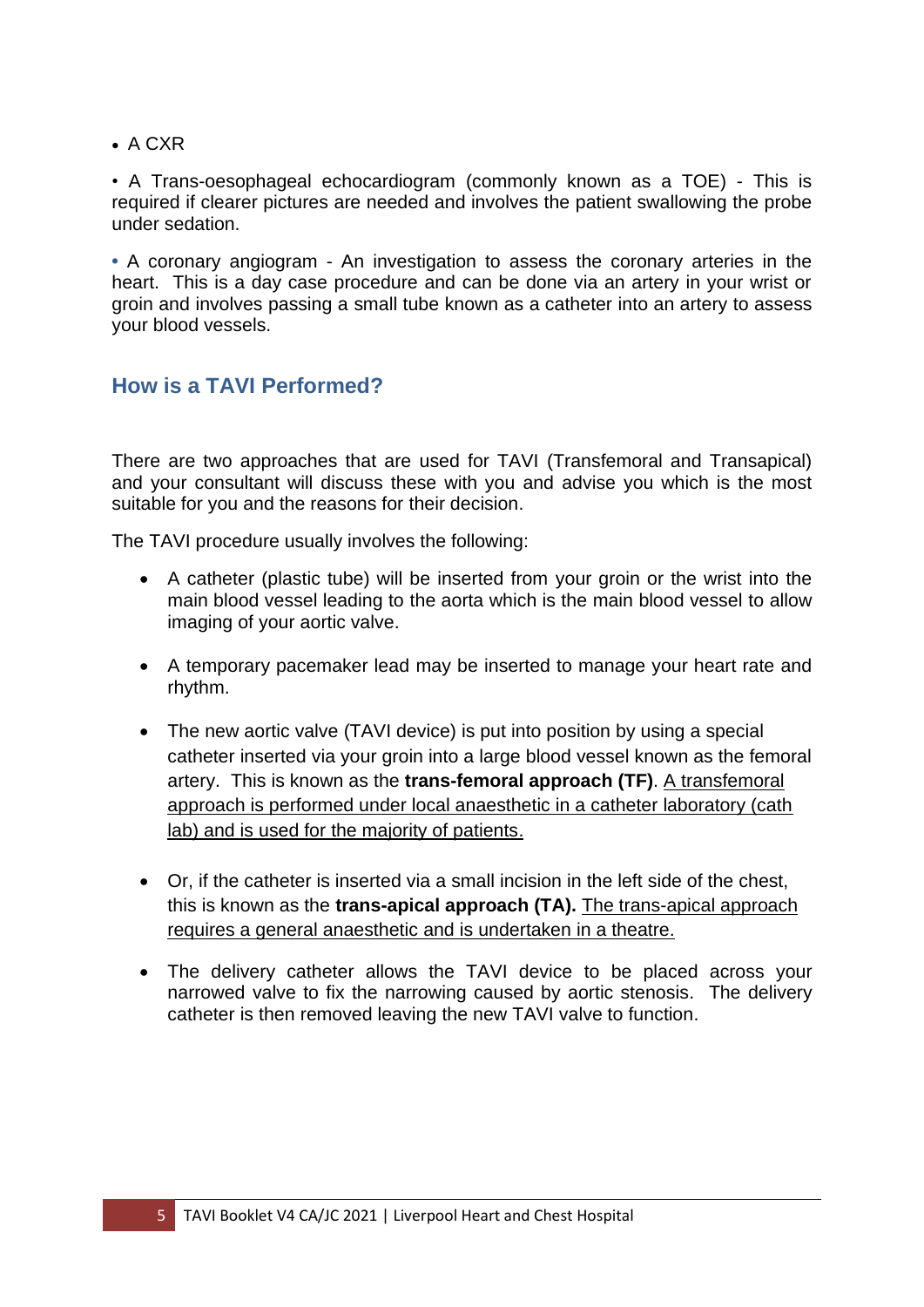The diagram below shows how the new valve is placed inside the heart:



<span id="page-5-0"></span>• Following TAVI you will be transferred to the cath lab recovery area. When it is safe to do so, you will then be transferred to the ward for your on-going recovery.

## **Risks and Serious Complications**

The risks will be discussed with you in detail during the consenting process and the doctor/surgeon will tell you of your approximate risk in a percentage, that is, how many patients in 100 that they feel the risk would apply to. For example a 20% risk would mean 20 in 100 patients.

The most common (5-10% risk) complications are as follows:

- Death
- Heart attack
- Stroke
- Bleeding
- Injury to the veins or arteries at the access site
- Requirement for the insertion of a permanent pacemaker
- Tear in the aorta the main blood vessel

A small number of patients may require surgical open-heart operation at the time of performing the TAVI. This may be required if a patient has an emergency complication, such as a tear in the aorta, which is the largest blood vessel in the body or if they experience severe problems with the blood supply to the heart or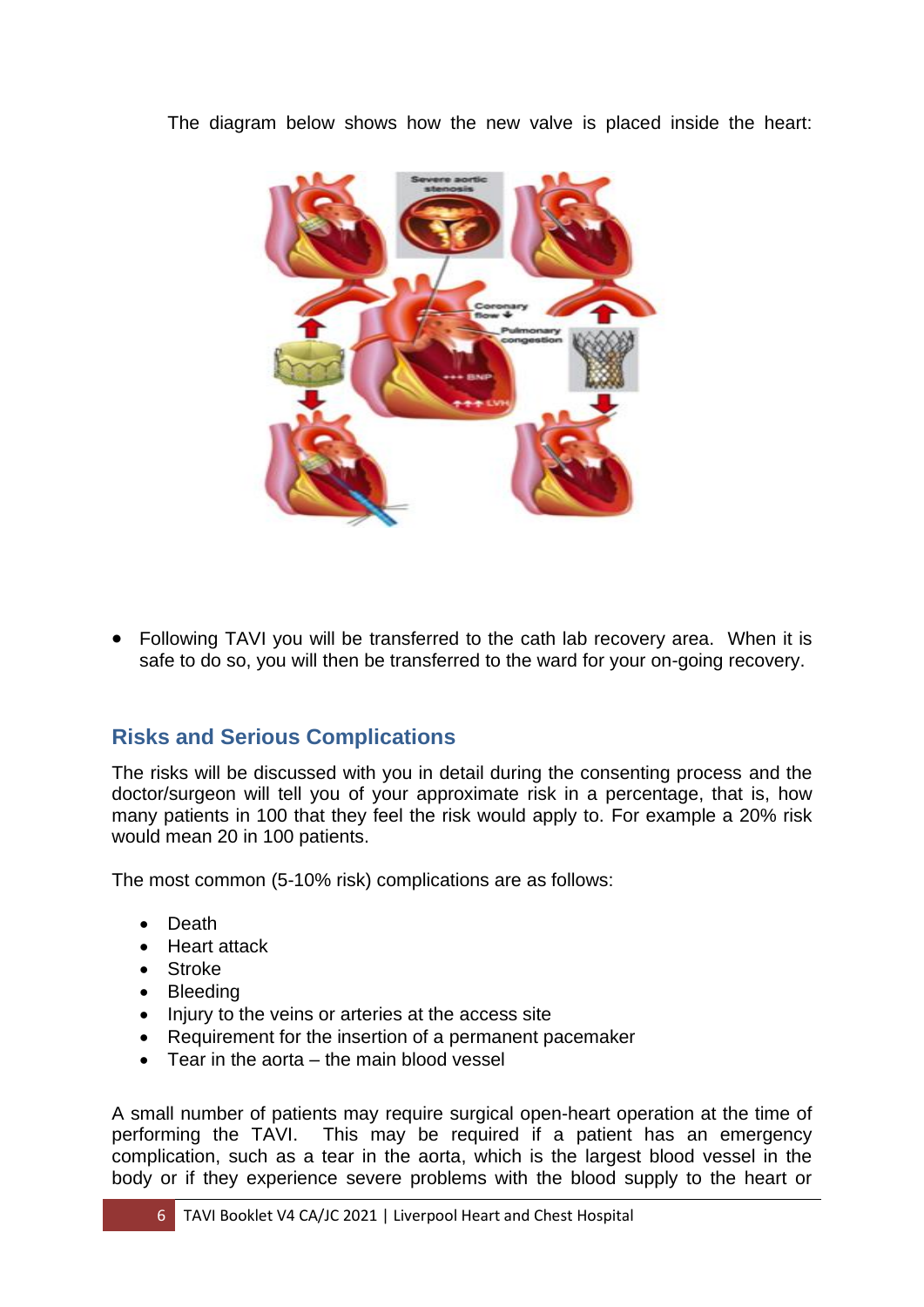displacement of the trans-catheter valve. This usually occurs in less than 1 in 100 patients. In rare circumstances, the TAVI may be abandoned during surgery.

## <span id="page-6-0"></span>**Medication**

Following a successful TAVI procedure and before you are discharged from hospital, the team will review your medication. You may be required to take Aspirin or clopidogrel, which are blood thinning medications.

There is also a small increase in the risk of bleeding complications (bleeding from the stomach or bowel, bleeding from cuts, internal bleeding after trauma/falls) particularly whilst taking either of these drugs.

## <span id="page-6-1"></span>**Your Hospital Stay**

We believe that relatives or carers should be involved in your care and treatment whenever possible, if you are in agreement with this. We operate a 'Partners in Care' programme whereby your relative or carer can be involved in your care. It is particularly important to let us know if you have a specific requirement or a disability in order for us to provide you with any extra support you may require.

If you have any special needs or learning disabilities we may need to complete a document called a 'Hospital Passport' which will detail all your requirements and this document will accompany you during your stay. We will hopefully have been informed of your needs before your admission so that any arrangements for extra support can be put in place. If we have not been informed please let us know as soon as possible.

If English is not your first language or if you have any religious requirements please let us know and we will do all we can to help

#### **Single Sex Accommodation**

Sharing a sleeping area with members of the opposite sex will only happen based on clinical need, for example where patients need specialist care or equipment such as in our Post-Operative Critical Care Unit. Privacy and dignity is maintained at all times

#### **Pre-assessment Clinic**

To reduce the length of time spent in hospital, many of our patients, particularly those who live locally, are asked to attend a pre-admission clinic a few days prior to their procedure.

At this clinic the procedure will be discussed in detail, consent will be gained and any questions you might have will be addressed. Simple investigations such as blood tests may be required.

#### **Arrival on the ward**

You will be admitted and reviewed by the nursing and medical staff. Several up-todate tests will be performed including blood tests and an ECG. A member of the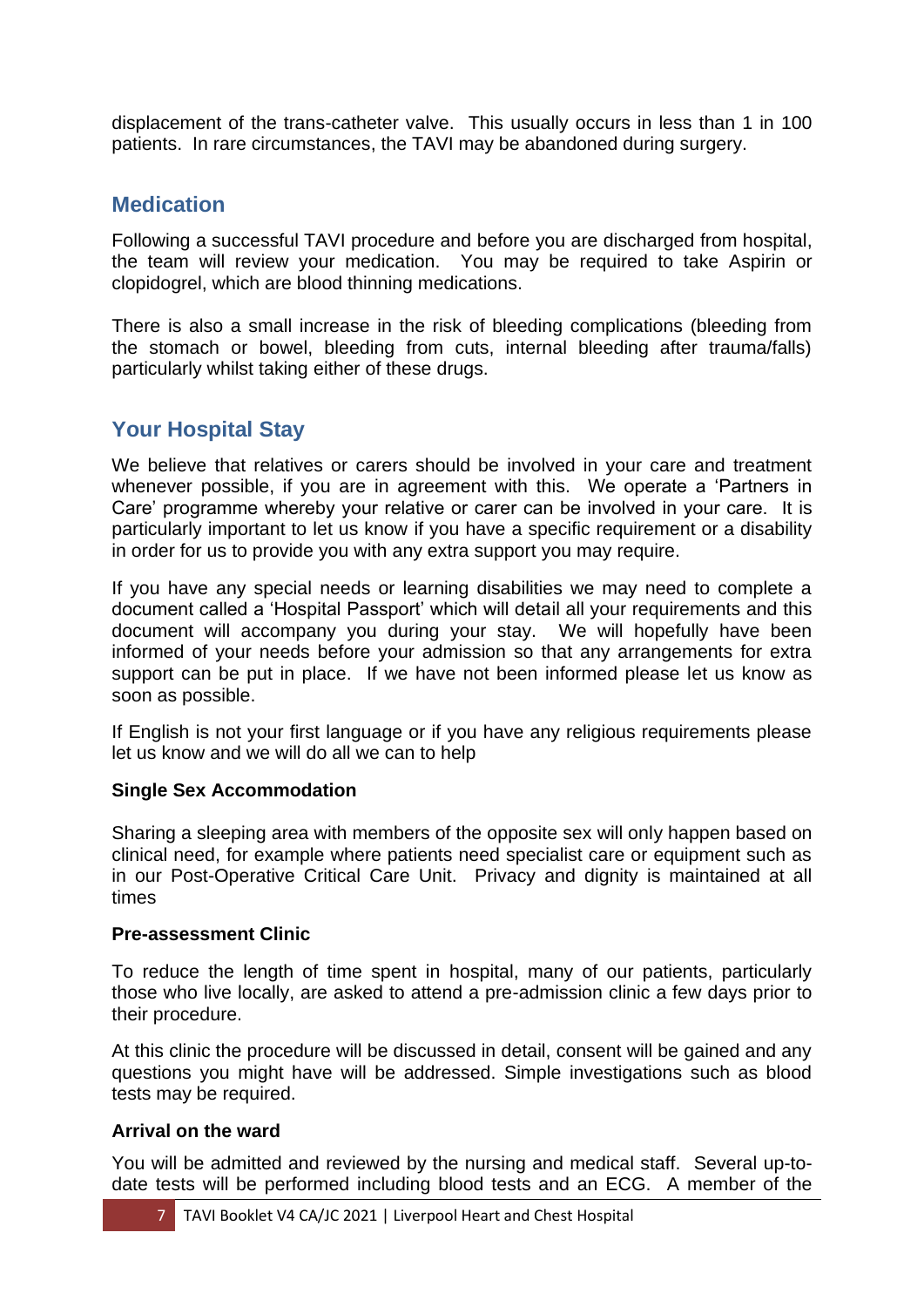TAVI heart team will come to discuss and complete your consent form, if this has not already been completed at your clinic visit. During the consent process the doctor or TAVI nurse specialist will discuss in full the risks and benefits involved in your operation and you will be asked to sign the consent form to show that you have understood this. If you have any questions please do not hesitate to ask.

#### **Teaching and further training**

Medical students and other healthcare professionals cannot learn all they need to know from textbooks and lectures. During the period of your treatment, you may be asked to consent to having students present or taking part in your examination or treatment, under the guidance of a qualified person. You have the right to refuse without affecting our standard of care to you in any way. Your co-operation in helping students will benefit other patients in the future.

#### **What to bring when coming into hospital**

You will receive a letter detailing the date and time to come in for your operation. You can eat and drink as usual on the day of your admission unless you are specifically informed otherwise in your letter.

Please bring the following items with you when you come into hospital:

- Your tablets in their original bottles or packets, which you will be asked to hand to the nurse on the ward
- Nightwear, dressing gown and underwear
- Flat comfortable shoes or full slippers
- A book or some magazines
- A separate wash bag containing toothbrush, toothpaste, denture box, brush/comb, glasses in their case, if you wear them, and shaving equipment. You may also wish to bring a towel and soap/shower gel. This bag will be labelled and will be sent to the post-operative intensive care unit (POCCU) for you to use following your surgery.



It would be helpful if you could label your denture box and glasses case with your name and date of birth before you come into hospital.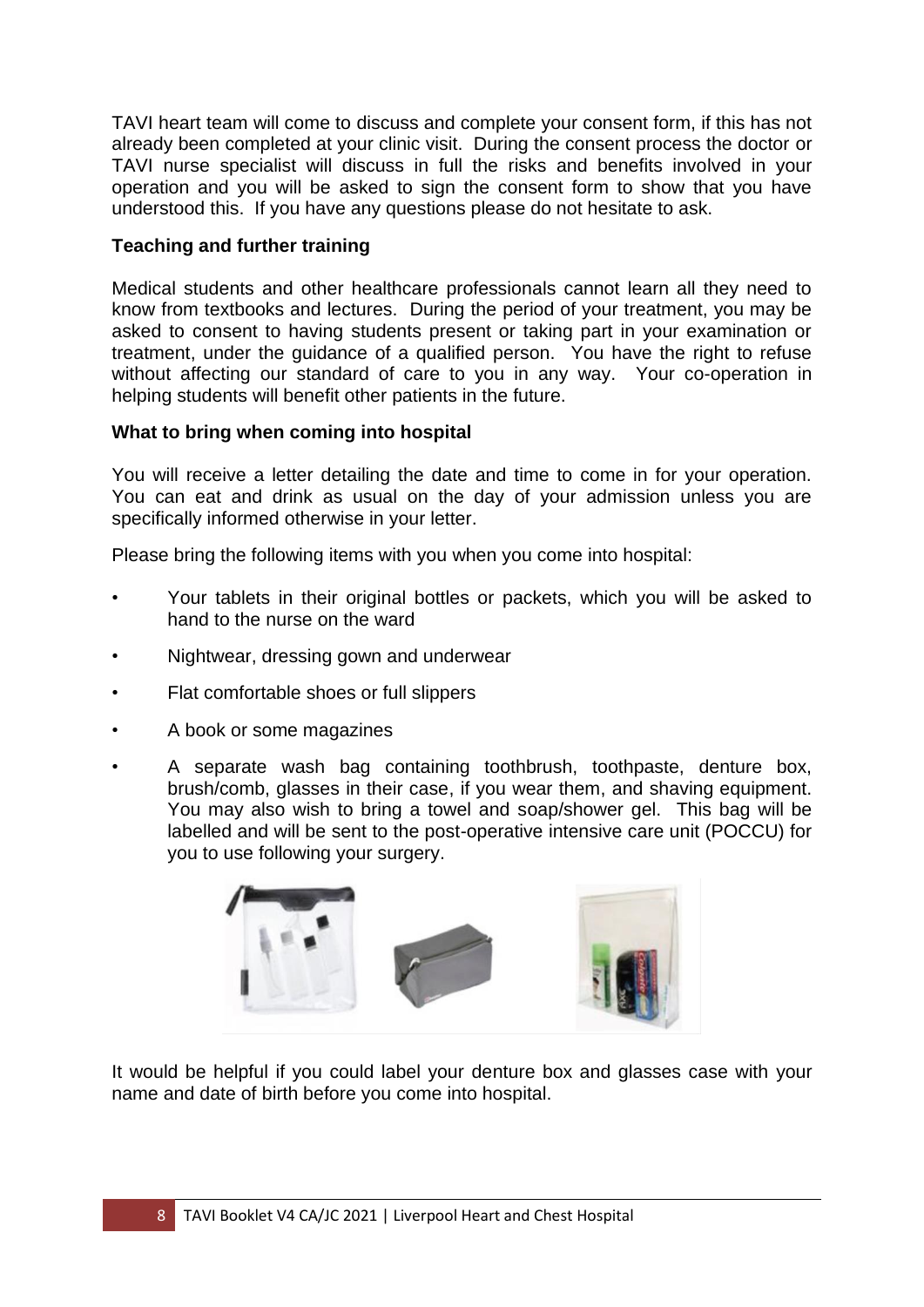#### **Jewellery and Money**

A small amount of money can be brought into hospital. However, we would advise that valuable jewellery or large amounts of money be kept at home. Any jewellery, including wedding rings, will need to be removed before your operation so please leave these at home. If it is necessary for money or valuables to be brought into hospital with you, we would advise you to discuss the safe storage of your valuables with the nursing staff.

**Please note the Trust cannot be liable for any loss of personal belongings or valuables during your stay with us.**

## <span id="page-8-0"></span>**Preparing for Your Operation in Hospital**

#### **Hair removal**

Before the operation it will be necessary to remove hair from around the operation sites. The nurses on the ward will tell you how to do this and assist you, if necessary. Please do not do this by yourself at home as shaving increases the risk of infection.

#### **Showering**

It will be necessary for you to have a shower the night before and immediately prior to your operation. The nursing staff will advise you when the best time is for you to do this. They will also provide you with the use of an antiseptic skin wash. This will help to prevent any infection occurring in your wounds. If you need assistance when showering please inform the nursing staff.

#### <span id="page-8-1"></span>**Following Your Operation**

The time it takes for each operation is different as this depends on your condition and the type of operation you require. Every patient's recovery rate depends upon their general health and any pre-existing conditions they may have.

#### **Getting up and about following your operation**

Following your operation you will need to get up and about as soon as possible. The nursing staff on the ward will assist you into a chair at the earliest opportunity, as the sooner you begin to start moving the better it is for your recovery. Mobility helps the heart and lungs to recover and may prevent constipation, stiffness and pressure ulcers (bedsores). You will be assessed and advised on how to reduce your risk of a slip, trip or fall.

Once you have started walking on your own you should aim to take a short walk every hour or two. By the time you go home you should be walking freely around the ward and the nurse or physiotherapy staff will ensure you can comfortably climb one flight of stairs before you are safely discharged home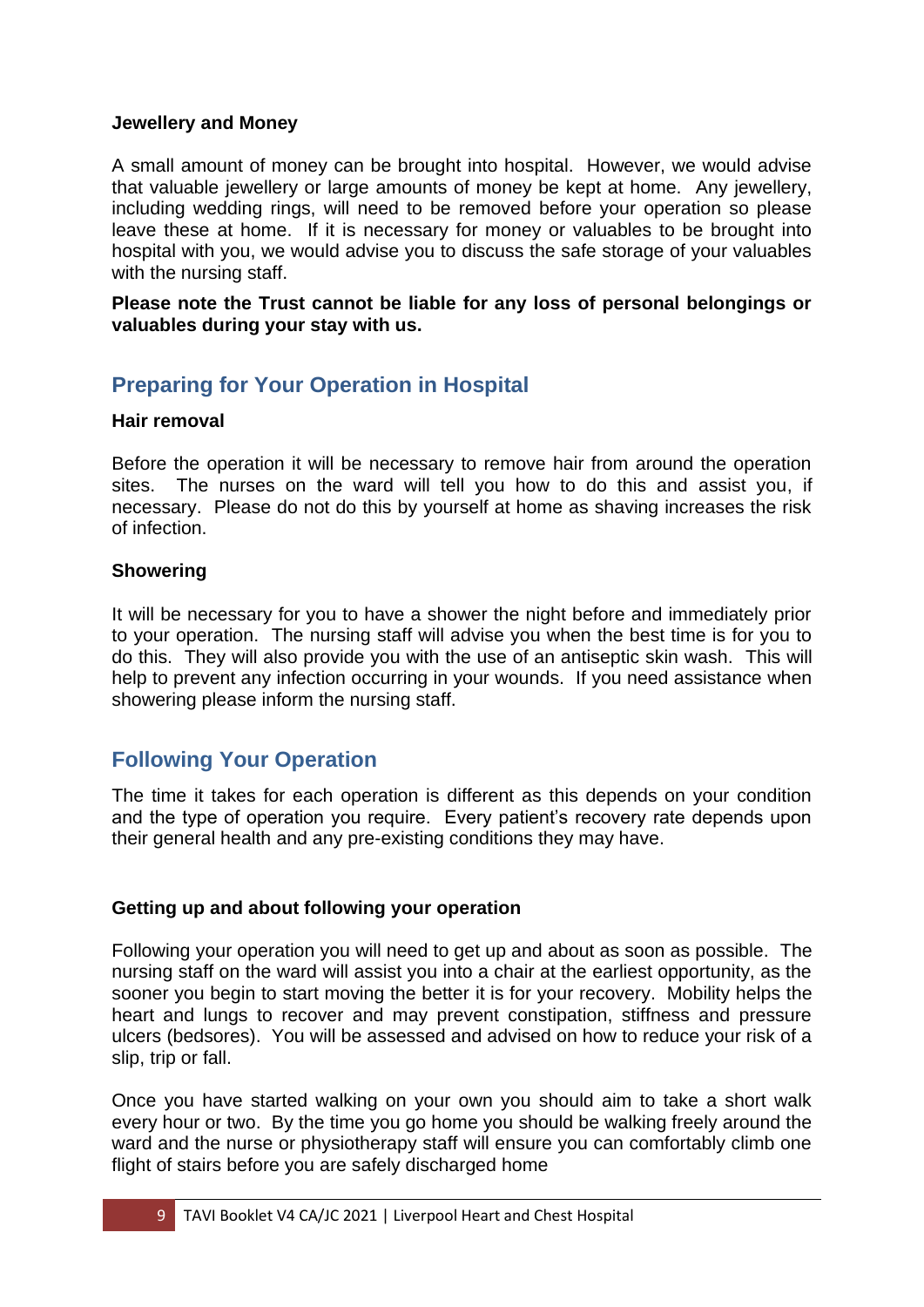#### **Wounds**

Trans-femoral: There will be a small puncture wound in your groin from the procedure but there are no external sutures so suture removal is not required.

Trans-apical: There will be a small wound in your left chest wall, with the potential addition of a chest drainage tube.

### **Discharge from hospital**

Your doctor will discuss with you and your family if they feel you are well enough to be discharged home but for trans femoral cases (TF), you can expect to be discharged routinely with 48hours.

#### **Driving**

You cannot legally drive following heart valve surgery for 4 weeks from the time of surgery. You can recommence driving after 4 weeks, if you feel well enough to do so and can perform an emergency stop. Remember you must wear a seatbelt at all times, so it is important to ensure that this is comfortable before you recommence driving.

Provided you have no other disqualifying condition and you feel well enough to drive, if you hold a car or motorcycle licence, the DVLA need not be notified. **You must inform your insurance company of your heart surgery.** However, Holders of LGV and PSV licences who have had valve surgery cannot drive for 3 months and must inform the DVLA.

You can be fined up to £1,000 if you fail to tell DVLA about a medical condition that affects your driving. It is your responsibility. You may be prosecuted if you're involved in an accident as a result. The phone number is 0300 7906806 or www.dft.gov.uk/dvla/medical.aspx

#### **Bathing and showering**

Take a shower or a bath daily; do not be afraid to get your wounds wet, showering or bathing will keep your wounds clean and encourage them to heal. You may find it easier to use a shower rather than a bath, but if you do take a bath remember to:

- Empty the water before you get out and take your time
- Use a non-slip mat or a towel before attempting to stand up
- Get assistance to help you get out of the bath

#### **Rest, Sleep and Relaxation**

During the first few weeks at home you will find that you tire easily, so adequate rest and sleep are just as important for your recovery as exercising. Tell your family and friends when you are planning to rest; this will help cut down the amount of disturbance you get during this time. Try to get eight to ten hours sleep each night.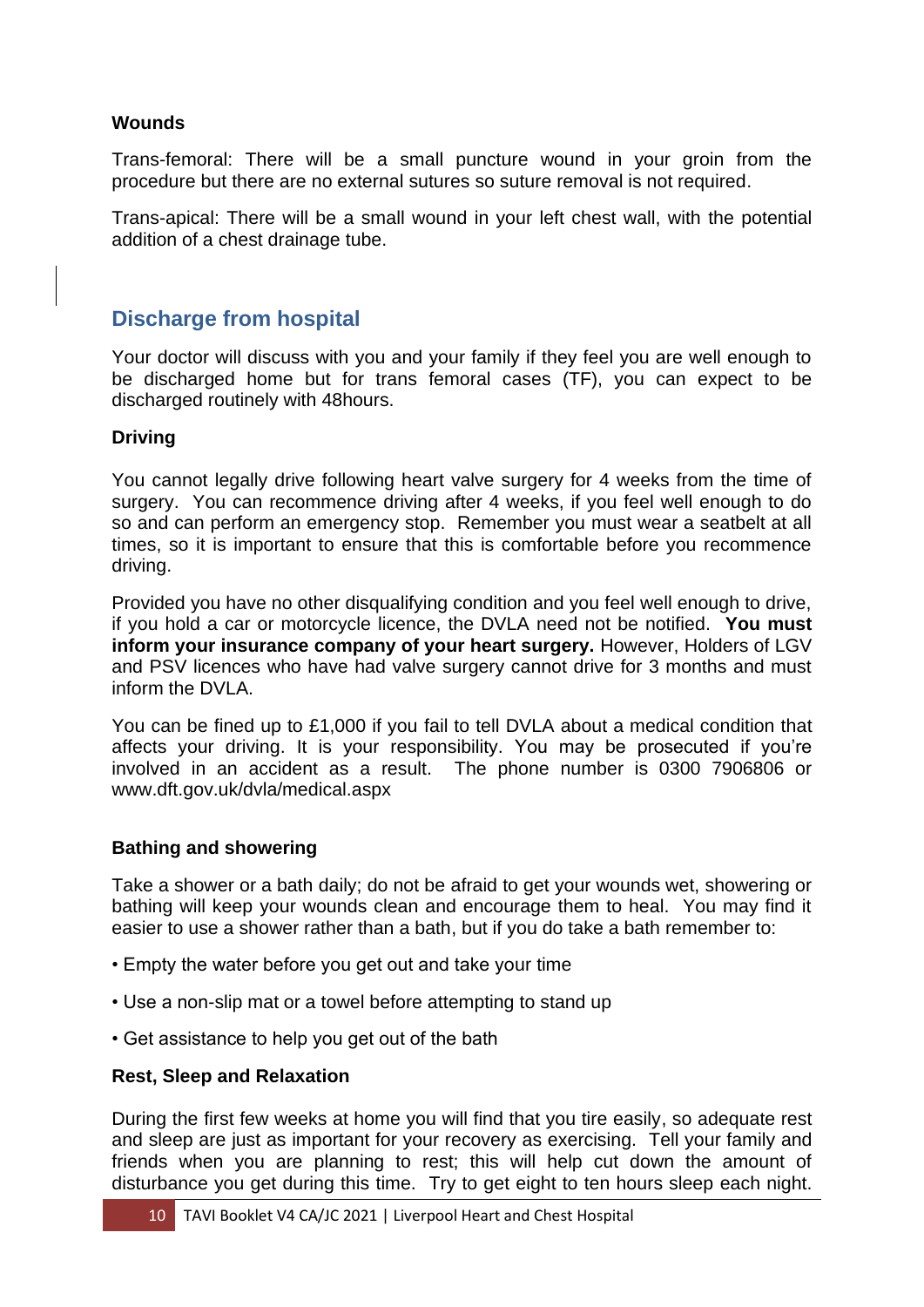You may find it difficult for the first week after leaving hospital, as your usual sleep pattern will have been disturbed. If you have discomfort ensure you are taking your pain relief. Remember to listen to your body and rest and sleep when you need to.

#### **Moods and Emotions**

Immediately after your operation you may have days when you feel down or depressed, this is known as the post-op blues and it is normal to feel this way, so do not worry. You may feel irritable or overly emotional and tearful. This can happen at any time, and without warning. It usually settles down within the first few months. Both you and your family will be affected by these feelings, so it is important that you discuss with them how you are feeling. If you are still feeling this way after a couple of months, or you feel unusually depressed, lacking concentration or experiencing memory loss, then you should contact your General Practitioner.

#### **Stress**

When you are stressed your body reacts in certain ways: Your muscles become tense, your blood pressure rises, you breathe more rapidly, you sweat and you become anxious. You can produce more sugar, fatty acids, cholesterol and adrenaline. This in turn slows down your digestive system and your immune system. It is in your best interest to try to avoid something that you know is going to put you in a stressful situation.

#### **Sexual Relations**

Many patients that have undergone cardiac surgery experience anxiety about resuming sexual relationships. It is quite safe to have sex and/or sexual stimulation after the operation. However, we generally advise that you wait between 2 and 4 weeks, to give your wounds a chance to heal. You may resume whenever you feel ready.

#### **Holidays and flying**

You can holiday in this country whenever you feel well enough to travel. If you are thinking of going abroad, we advise you to wait until after your follow-up appointment. If you are thinking of a long haul flight, then you should leave it longer, but should discuss and agree the best time with your consultant. If you are taking Warfarin, you need to let your anti-coagulant clinic know, as they may need to adjust your dose.

It is important that you cover your scars with complete sun block when sunbathing for at least the first six months to avoid sunburn. You must also inform your holiday insurance company of the details of your surgery.

#### **Medication**

The nurse discharging you will give you a supply of tablets, which should last at least two weeks. This will give you time to get your prescription to your GP ready for your repeat prescription. The medication you will now be taking will almost certainly be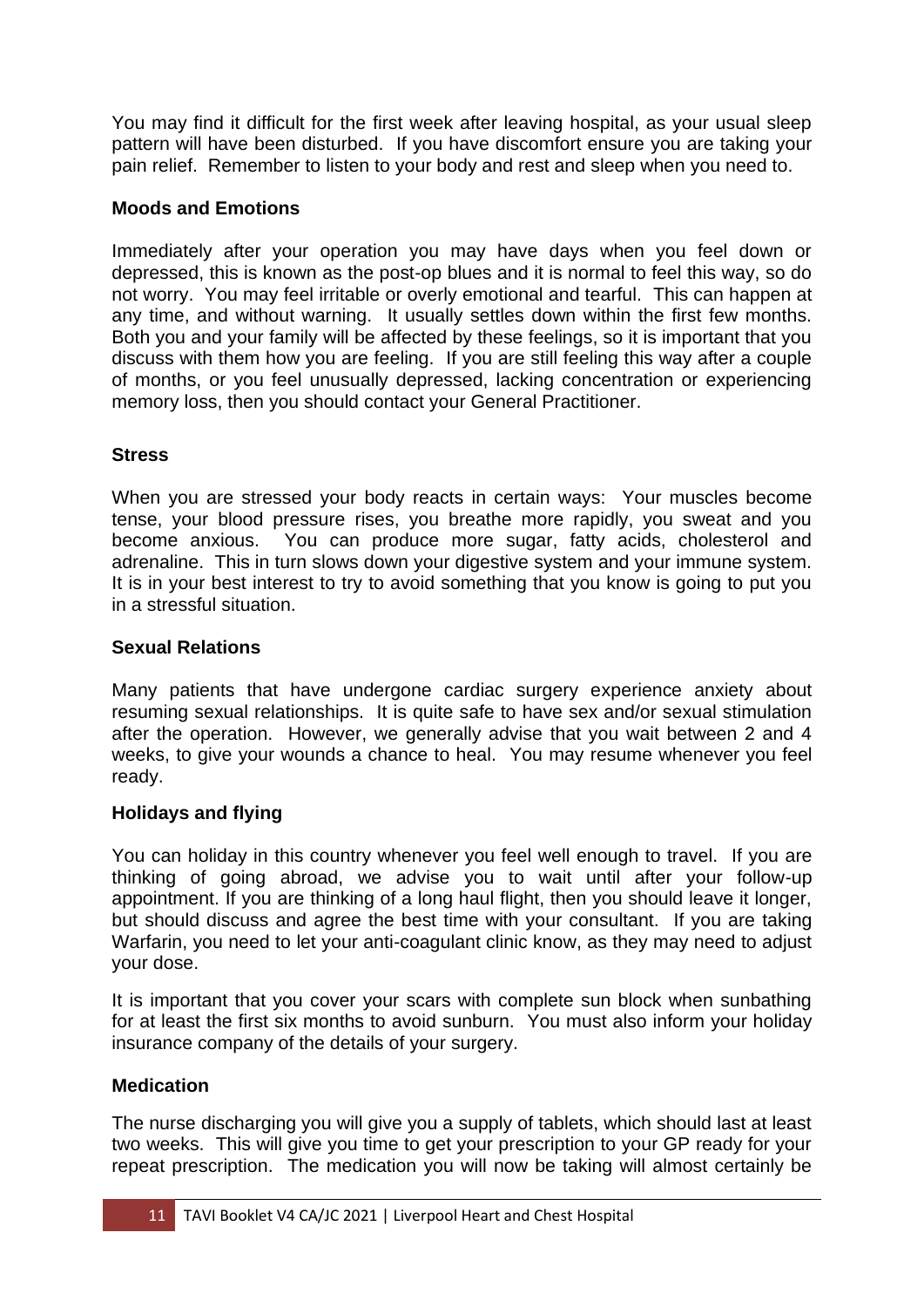different to what you took before your operation. Therefore, it is safer if you dispose of any previous drugs that you still have at home. They should be returned to your pharmacist for safe disposal.

Your GP will be sent a letter explaining what operation you have had, the medication you are now taking and that you have returned home. You will also be given a copy of this letter. You should keep an up-to-date list of your tablets with you at all times, and if you are taking Warfarin, then keep your dosage booklet with you.

#### **Wounds**

If your wound becomes red, suddenly becomes more painful or starts to discharge fluid, you should contact the TAVI nurse specialist (0151 254 3046).

## **Who do I Contact if I have any Problems after Going Home?**

We have a **Recovery Advice Line** for patients, relatives and carers. This provides advice following discharge and during your recovery. **This service is available 24 hours a day, 7 days a week.** A member of the senior nursing team will either take your call or if it is not possible at the time, there is an answerphone service and they will call you back as soon as they are able. **Recovery Advice Line – 0151 600 1056**

**IMPORTANT – If you are in need of immediate help, for example if you experience chest pain, breathlessness, palpitations or dizziness, please do not hesitate to contact your GP immediately or attend your local A&E Department.** 

<span id="page-11-0"></span>**Remember – if in doubt ring 999.**

#### **General Information**

#### **Visiting Times**

#### **Wards**

All wards have open visiting and we recommend a maximum of 2 visitors per bed as patients can tire easily. In consideration of other patients we also request that noise levels within the ward areas are kept to a minimum. Visitors are asked not to eat or drink on the ward and asked not to sit on the beds or use the patient's toilets.

#### **Accommodation for Relatives**

The Robert Owen House provides accommodation for the relatives of patients undergoing treatment at the hospital. The hotel style accommodation is built to a very high standard with a mixture of family, twin and single rooms. The house is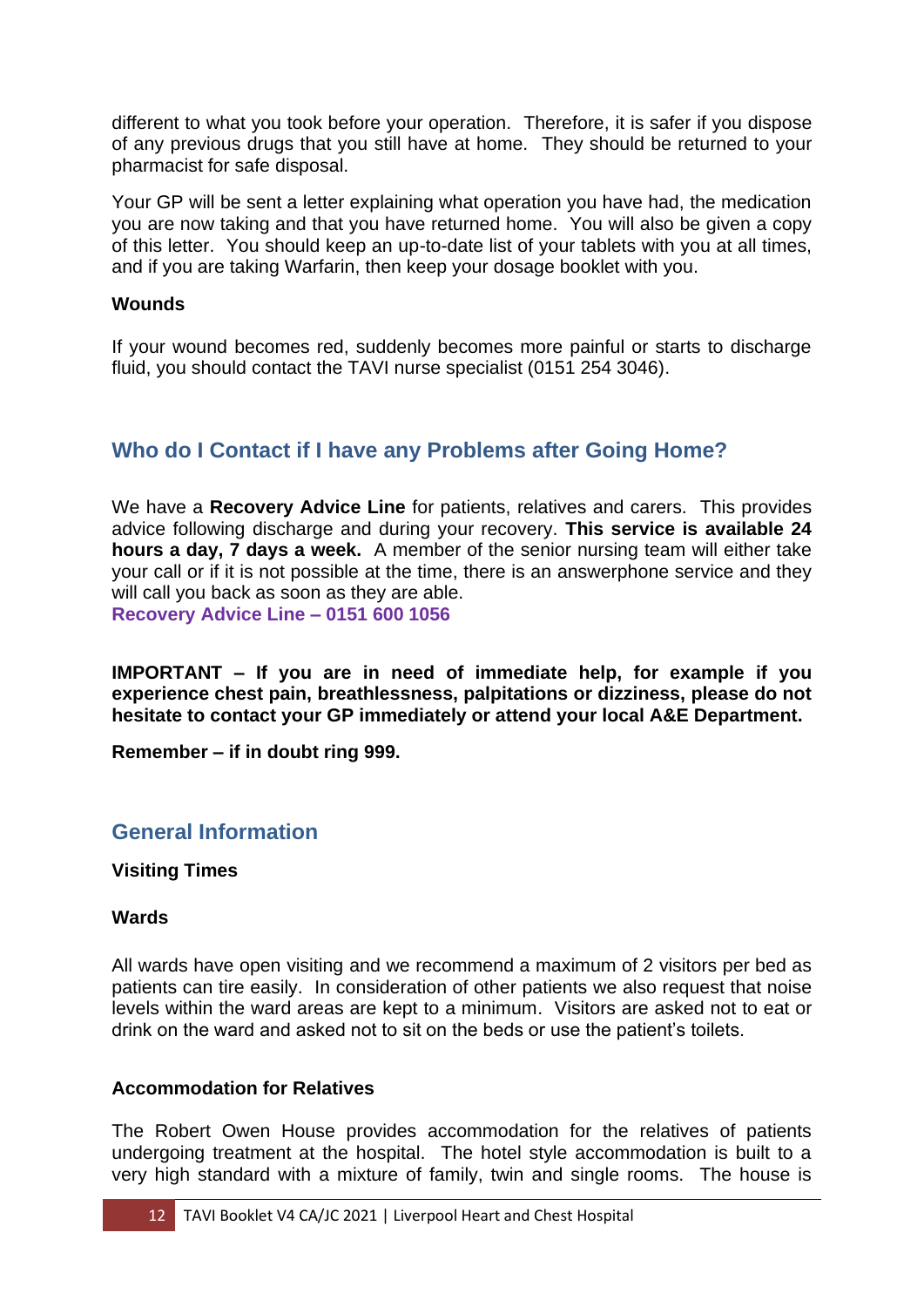funded through charitable fundraising and a charge is made to guests for the accommodation. **To make a booking telephone 0151 600 1688.** 

#### **Religious Beliefs**

If you wish to have a visit from the minister of your faith, let the nursing staff know and they will do their utmost to arrange this for you.

#### **Patient & Family Support Team**

We know that being a patient, relative or carer can be worrying and confusing at times, our Patient & Family Support Team are available to:

- Help provide advice and support
- Signpost you to the right people you need to speak to
- Listen to your concerns or suggestions
- Support you with any concerns you may have or advise you how to make a complaint.

You can contact the Patient & Family Support Team directly on 0151 600 1257/1517 during office hours.

#### **Volunteers**

We have a dedicated team of kind volunteers who you may come across during your appointments or admission. We understand that not all of our patients live locally and if you would like a visit from one of our volunteers during our admission please contact the Patient & Family Support Team on 0151 600 1639 who will make arrangements for you to receive a visit.

#### **Finally – Compliments, Concerns and Feedback**

Your experience and views are very valuable to us as we use your feedback to improve the care and services we provide. During your stay you will be asked to complete an inpatient satisfaction survey. You can use this to tell us if you have had a good experience or if you feel there are any improvements we need to make.

If you would like to share your story with us, we would like to hear about your experiences on all aspects of the service and care you received.

<span id="page-12-0"></span>Patient and family stories are read at the beginning of all our committee meetings to ensure we hear things from your point of view. All stories are anonymised. Please contact the Patient & Family Support Team on 0151 600 1517.